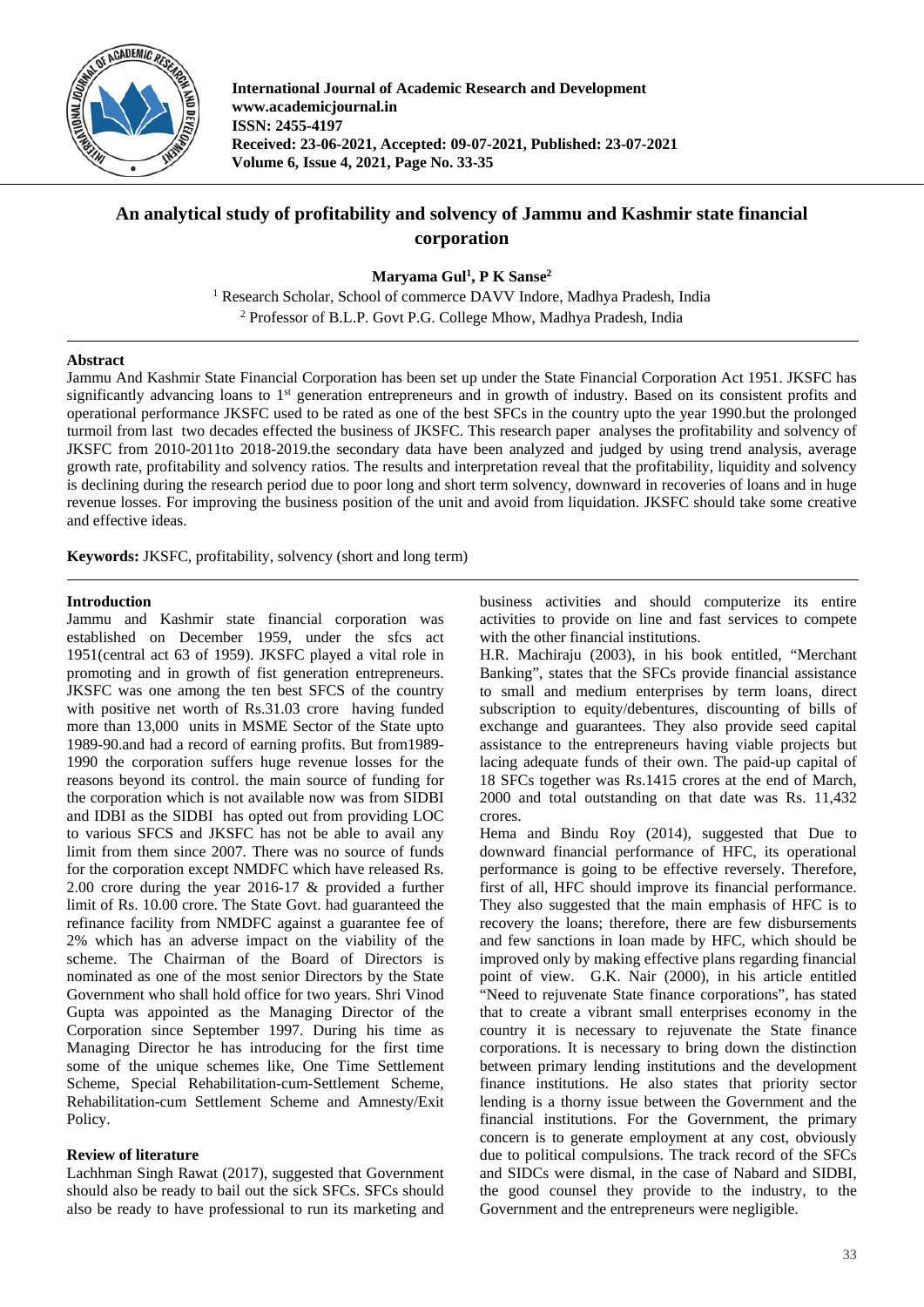#### **Objectives**

To analyze the profitability of JKSFC. To analyze the long and short term solvency of JKSFC.

**Methodology**

# **Data collection**

The study is based on Secondary data, which were derived from the published annual reports of JKSFC collected from the registered office of JKSFC Srinagar.

### **Data analysis**

The collected data are duly edited, classified and analysed using all types of relevant accounting and statistical tools and techniques. The data are presented through simple classification and with help of percentage, average growth rate, ratio and trend.

### **Period of analysis**

The present study covers nine years of data from2010-2011 to2018-2019 to achieve its objectives and best results.

#### **Findings**

**Table 1:** Profitability of JKSFC through Trend Analysis

| S.No           | <b>Parameters</b>           | Average growth rate |
|----------------|-----------------------------|---------------------|
|                | Operating income            | 7.37                |
| $\overline{c}$ | Non-operating income        | 18.54               |
| 3              | Total income                | 9.84                |
| 4              | Direct operating expenses   | $-19.47$            |
| $\overline{5}$ | Indirect operating expenses | 5.06                |
| 6              | Total operating expenses    | $-0.32$             |
| 7              | Gross profit                | 16.00               |
| 8              | Net profit                  | $-9.72$             |
| 9              | Operating net profit        | $-4.60$             |
| 10             | Non-operating expenses      | 6.89                |
|                | Total expenses              | $-0.29$             |

The average growth of net profit shows in minus figure as-9.72and operating net profit as -4.60 during the nine years of study period.it shows that the corporation is facing huge losses and is not working in good condition.

|  |  |  | Table 2: Profitability of JKSFC through ratio Analysis |  |
|--|--|--|--------------------------------------------------------|--|
|--|--|--|--------------------------------------------------------|--|

| S.No                |       |         | Non-operating income Operating expenses Non-operating expenses Total expenses Shareholders fund Net profit |         |            |           |
|---------------------|-------|---------|------------------------------------------------------------------------------------------------------------|---------|------------|-----------|
| 2010-2011           | 19.81 | 374.28  | 1.15                                                                                                       | 375.43  | $-2594.40$ | (255.62)  |
| 2011-2012           | 28.13 | 149.55  | 0.74                                                                                                       | 150.29  | - 67.36    | (22.17)   |
| 2012-2013           | 13.77 | 120.91  | 0.53                                                                                                       | 121.44  | 798.99     | (7.67)    |
| 2013-2014           | 4.04  | 110.63  | 0.54                                                                                                       | 111.17  | 1019.69    | (7.14)    |
| 2014-2015           | 5.86  | 122.41  | 0.58                                                                                                       | 122.99  | 1226.03    | (17.13)   |
| 2015-2016           | 9.41  | 149.68  | 377.75                                                                                                     | 527.43  | 1061.37    | (418.02)  |
| 2016-2017           | 15.67 | 184.46  | 0.95                                                                                                       | 185.41  | 1417.10    | (69.74)   |
| 2017-2018           | 35.08 | 1197.53 | 1.40                                                                                                       | 1198.93 | 1188.09    | (1063.86) |
| 2018-2019           | 43.76 | 206.49  | 1.11                                                                                                       | 207.60  | 880.40     | (63.84)   |
| Average growth rate | 10.41 | $-7.16$ | $-0.44$                                                                                                    | $-7.13$ | $-12.63$   | $-15.92$  |

The above table shows the profitability ratios with an average growth rate of different ratios.net profit with an average growth rate-15.92 show the bad position of the unit during the study period. This led that the JKSFC is declining its profitability year by year.

| S.No | <b>Parameters</b>    | Average growth rate |
|------|----------------------|---------------------|
|      | Reserves and surplus |                     |
|      | Cash in hand         | $-8.68$             |
|      | Cash at bank         | $-5.53$             |
|      | Shareholders fund    | $-6.19$             |

**Table 3:** Solvency of JKSFC through Trend Analysis

The above table shows the trends of cash in hand with an average growth rate as -8.68.Shareholders fund and cash at bank was also recorded as-6.19 and-5.53 which means that

the short and long term solvency of the corporation is not working efficiently.

| S.No                | Current ratio  Liquid ratio |       |      |          | Absolute liquid ratio Debt equity ratio Equity/total assets ratio |
|---------------------|-----------------------------|-------|------|----------|-------------------------------------------------------------------|
| 2010-2011           | 0.26                        | 0.26  | 0.23 | $-71.76$ | $-246.89$                                                         |
| 2011-2012           | 0.12                        | 0.12  | 0.09 | $-20.36$ | $-11.63$                                                          |
| 2012-2013           | 0.29                        | 0.29  | 0.19 | 26.10    | 66.53                                                             |
| 2013-2014           | 0.15                        | 0.15  | 0.08 | 0.93     | 86.01                                                             |
| 2014-2015           | 0.24                        | 0.24  | 0.17 | 0.94     | 88.27                                                             |
| 2015-2016           | 0.99                        | 0.99  | 0.92 | 1.22     | 85.30                                                             |
| 2016-2017           | 2.76                        | 2.75  | 2.03 | 4.12     | 92.01                                                             |
| 2017-2018           | 0.74                        | 0.74  | 0.50 | 35.05    | 44.53                                                             |
| 2018-2019           | 1.19                        | 1.18  | 0.28 | 82.92    | 43.46                                                             |
| Average growth rate | 20.94                       | 18.30 | 2.48 | 1.82     | $-19.51$                                                          |

**Table 4:** Solvency of JKSFC through ratio Analysis